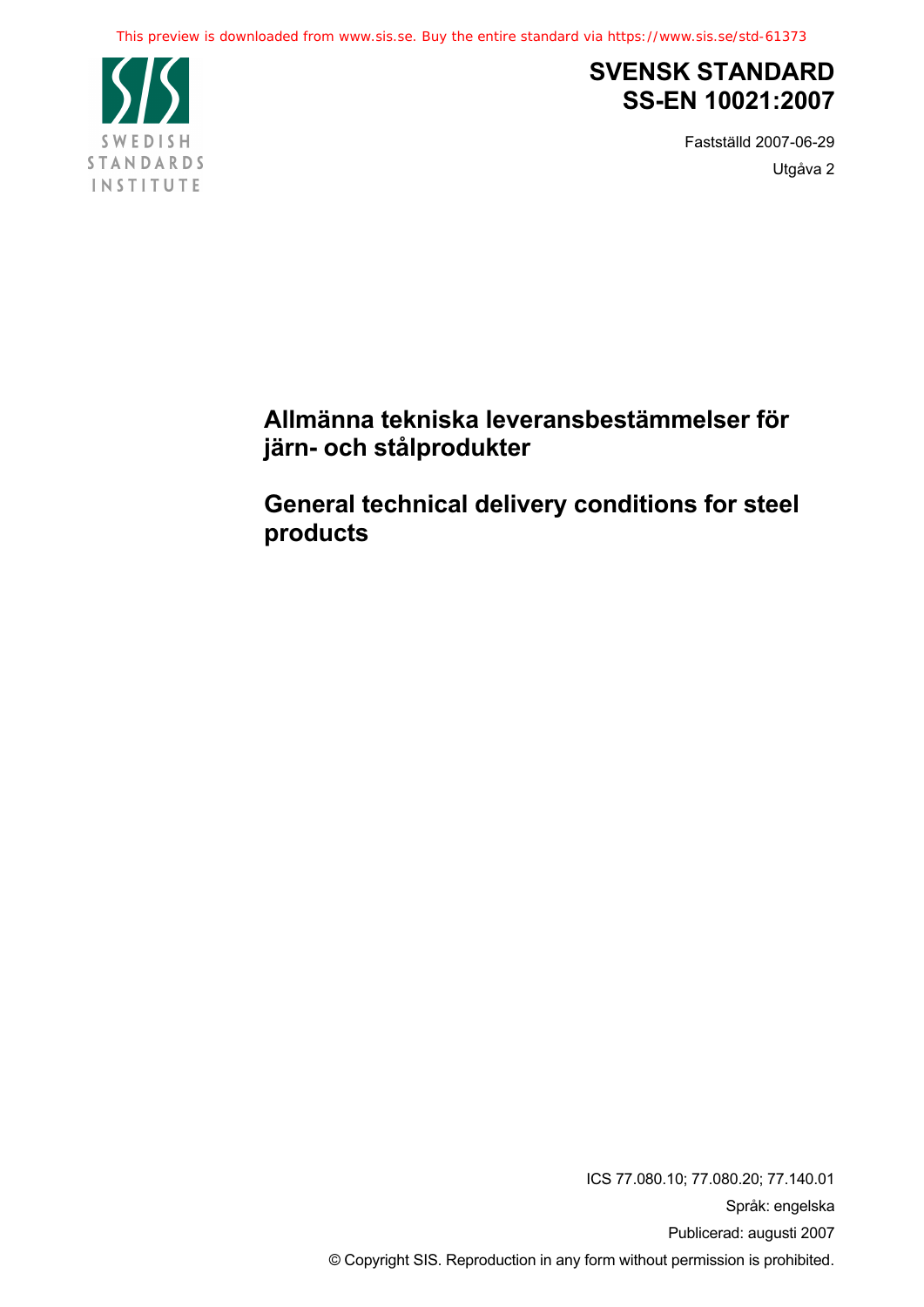Europastandarden EN 10021:2007 gäller som svensk standard. Detta dokument innehåller den officiella engelska versionen av EN 10021:2007.

Denna standard ersätter SS-EN 10021, utgåva 1.

The European Standard EN 10021:2007 has the status of a Swedish Standard. This document contains the official English version of EN 10021:2007.

This standard supersedes the Swedish Standard SS-EN 10021, edition 1.

Upplysningar om **sakinnehållet** i standarden lämnas av SIS, Swedish Standards Institute, telefon 08 - 555 520 00.

Standarder kan beställas hos SIS Förlag AB som även lämnar **allmänna upplysningar** om svensk och utländsk standard. *Postadress*: SIS Förlag AB, 118 80 STOCKHOLM *Telefon*: 08 - 555 523 10. *Telefax*: 08 - 555 523 11 *E-post*: sis.sales@sis.se. *Internet*: www.sis.se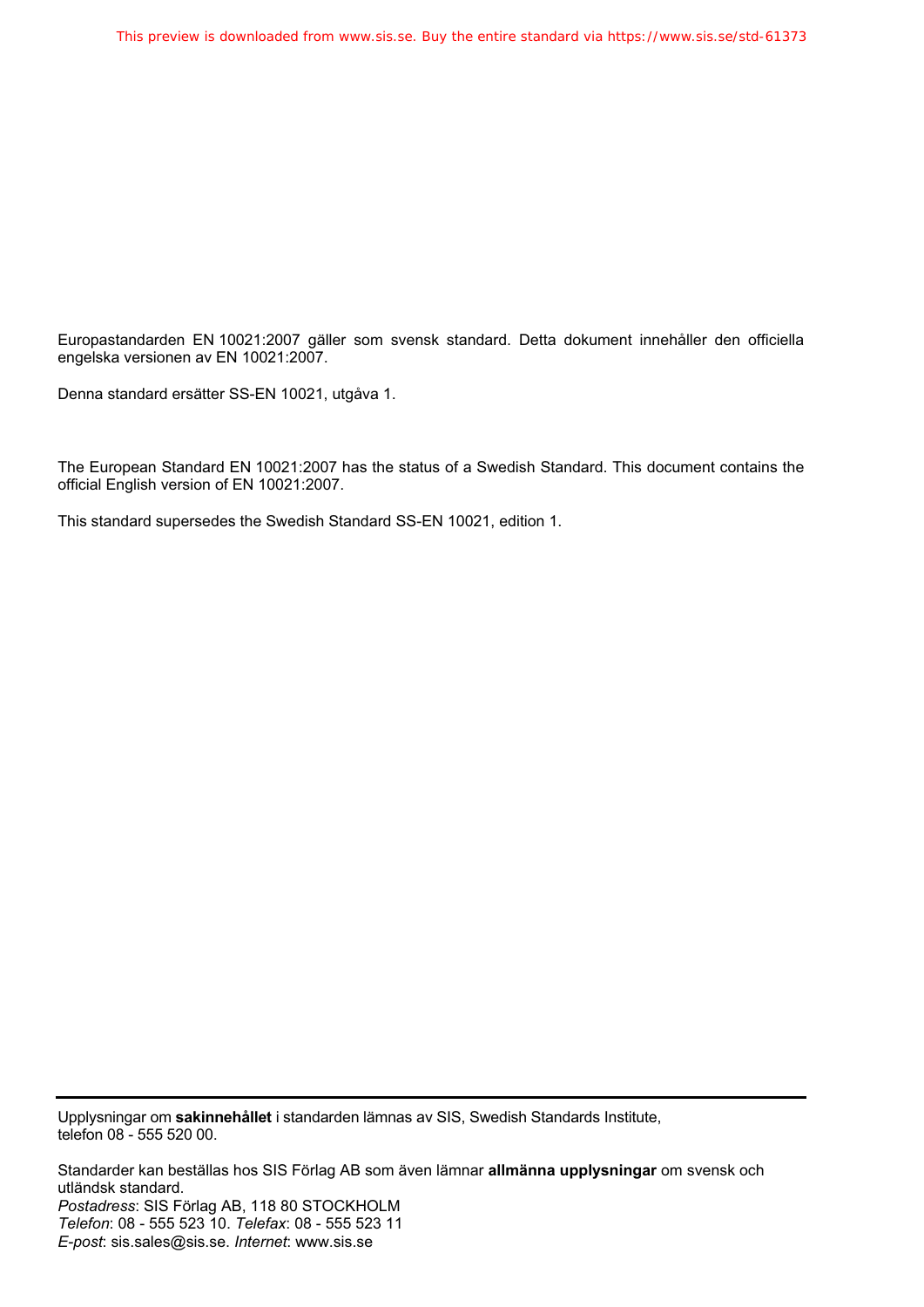# EUROPEAN STANDARD NORME EUROPÉENNE

# **EN 10021**

EUROPÄISCHE NORM

December 2006

ICS 77.140.01 Supersedes EN 10021:1993

English Version

# General technical delivery conditions for steel products

Conditions générales techniques de livraison des produits en acier

Allgemeine technische Lieferbedingungen für Stahlerzeugnisse

This European Standard was approved by CEN on 25 November 2006.

CEN members are bound to comply with the CEN/CENELEC Internal Regulations which stipulate the conditions for giving this European Standard the status of a national standard without any alteration. Up-to-date lists and bibliographical references concerning such national standards may be obtained on application to the Central Secretariat or to any CEN member.

This European Standard exists in three official versions (English, French, German). A version in any other language made by translation under the responsibility of a CEN member into its own language and notified to the Central Secretariat has the same status as the official versions.

CEN members are the national standards bodies of Austria, Belgium, Cyprus, Czech Republic, Denmark, Estonia, Finland, France, Germany, Greece, Hungary, Iceland, Ireland, Italy, Latvia, Lithuania, Luxembourg, Malta, Netherlands, Norway, Poland, Portugal, Romania, Slovakia, Slovenia, Spain, Sweden, Switzerland and United Kingdom.



EUROPEAN COMMITTEE FOR STANDARDIZATION COMITÉ EUROPÉEN DE NORMALISATION EUROPÄISCHES KOMITEE FÜR NORMUNG

**Management Centre: rue de Stassart, 36 B-1050 Brussels**

© 2006 CEN All rights of exploitation in any form and by any means reserved worldwide for CEN national Members.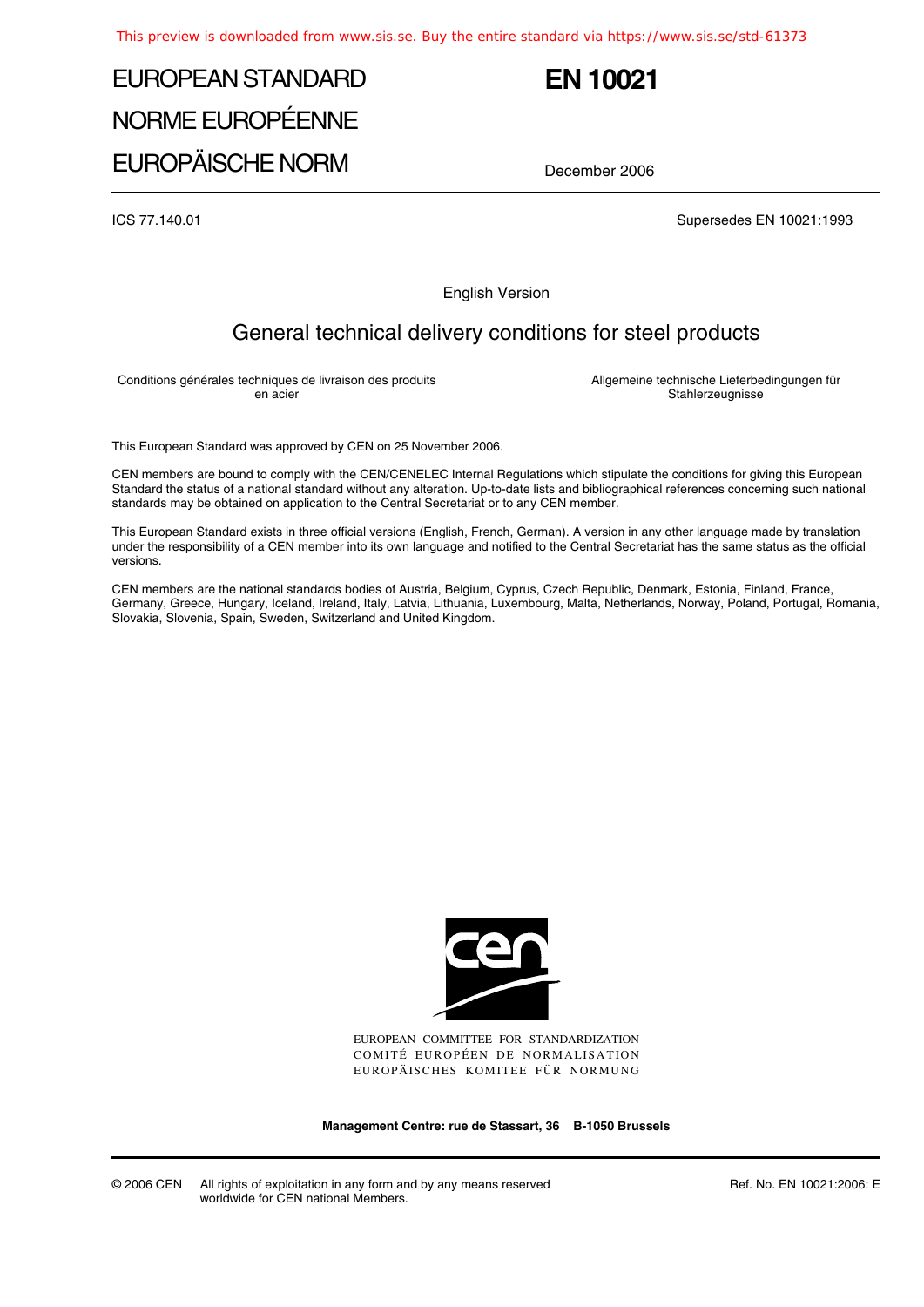This preview is downloaded from www.sis.se. Buy the entire standard via https://www.sis.se/std-61373 EN 10021:2006 (E)

# **Contents**

|                  |  | Page |
|------------------|--|------|
|                  |  |      |
|                  |  |      |
| $\mathbf{2}$     |  |      |
| 3                |  |      |
| $\boldsymbol{4}$ |  |      |
| 5                |  |      |
| 6                |  |      |
| 7                |  |      |
| 7.1              |  |      |
| 7.2              |  |      |
| 7.3              |  |      |
| 7.4              |  |      |
| 7.4.1            |  |      |
| 7.4.2            |  |      |
| 7.4.3            |  |      |
| 7.4.4            |  |      |
| 8                |  |      |
| 8.1              |  |      |
| 8.2              |  |      |
| 8.3              |  |      |
| 8.3.1            |  |      |
| 8.3.2            |  |      |
| 8.3.3            |  |      |
| 8.3.4            |  |      |
| 8.4              |  |      |
| 8.5              |  |      |
| 9                |  |      |
| 10               |  |      |
| 11               |  |      |
|                  |  |      |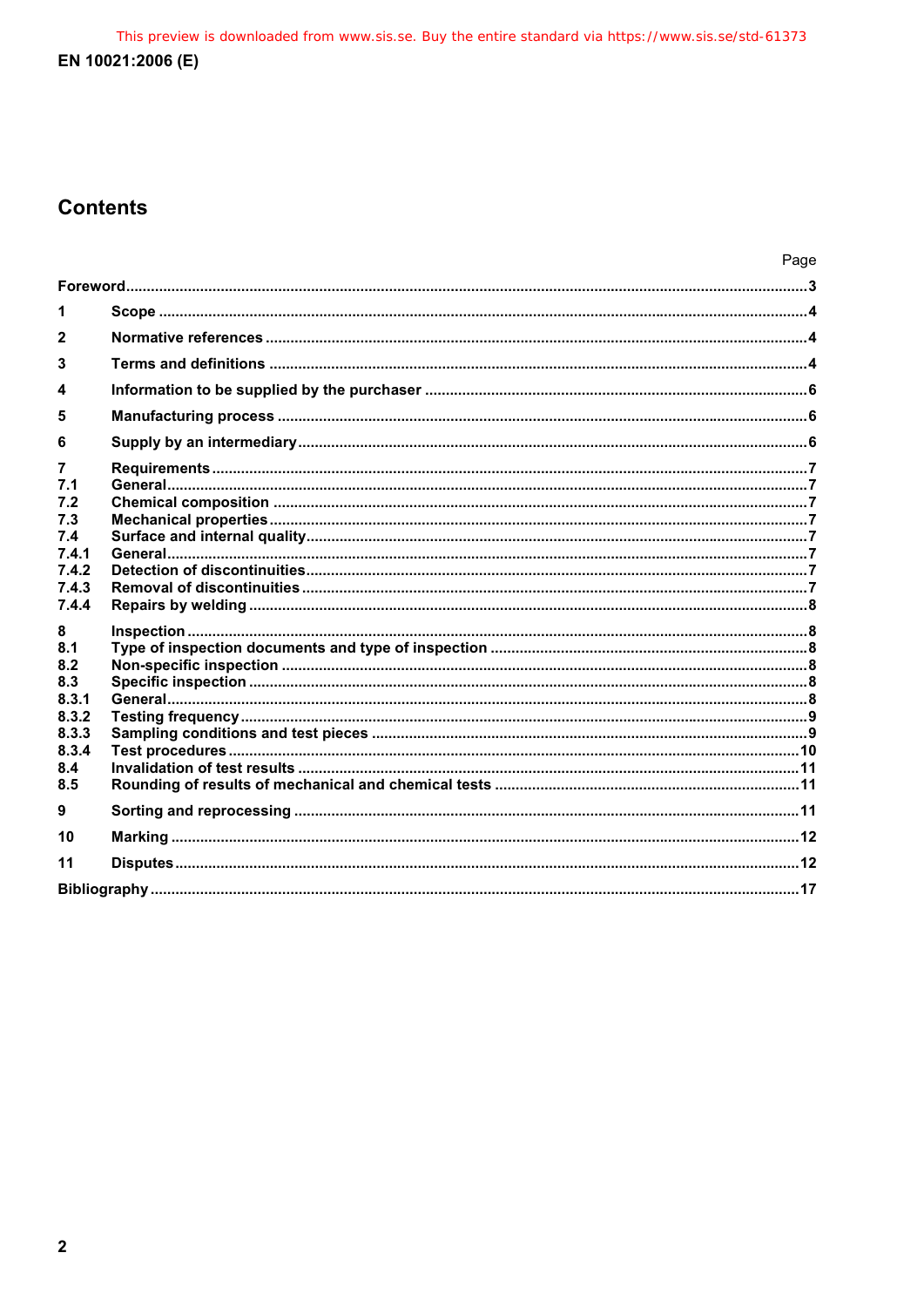# **Foreword**

This document (EN 10021:2006) has been prepared by Technical Committee ECISS/TC 9 "Technical conditions of delivery and quality control", the secretariat of which is held by IBN/BIN.

This European Standard shall be given the status of a national standard, either by publication of an identical text or by endorsement, at the latest by June 2007, and conflicting national standards shall be withdrawn at the latest by June 2007.

According to the CEN/CENELEC Internal Regulations, the national standards organizations of the following countries are bound to implement this European Standard: Austria, Belgium, Cyprus, Czech Republic, Denmark, Estonia, Finland, France, Germany, Greece, Hungary, Iceland, Ireland, Italy, Latvia, Lithuania, Luxembourg, Malta, Netherlands, Norway, Poland, Portugal, Romania, Slovakia, Slovenia, Spain, Sweden, Switzerland and United Kingdom.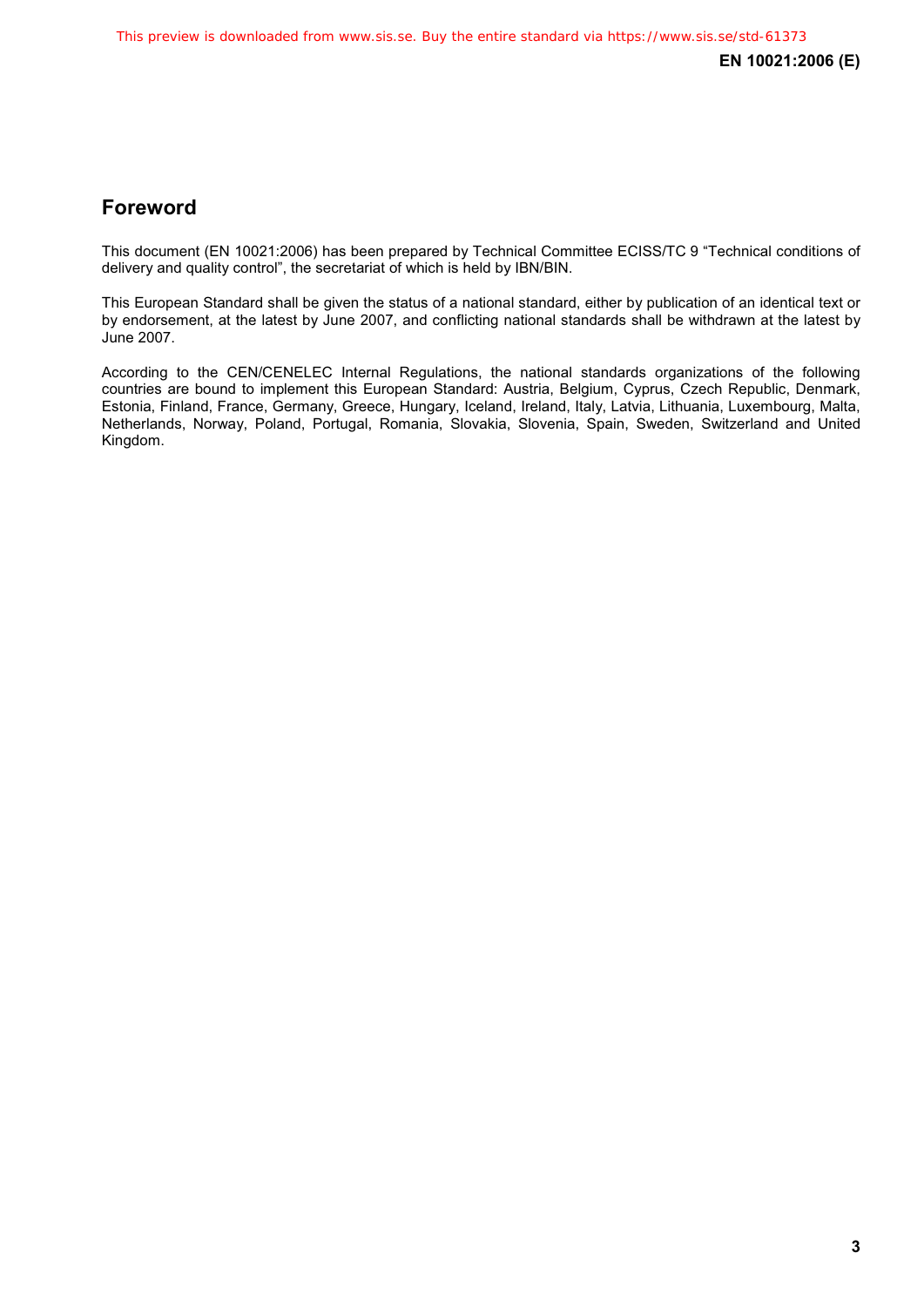### **1 Scope**

This European Standard specifies the general technical delivery conditions for all steel products covered by EN 10079 with the exception of steel castings and powder metallurgical products.

Where the delivery requirements agreed for the order or specified in the appropriate product specification differ from the general technical delivery conditions defined in this European Standard, then the requirements agreed for the order or specified in the appropriate product specification apply.

NOTE Inspection documents are covered by EN 10168 and EN 10204.

### **2 Normative references**

The following referenced documents are indispensable for the application of this document. For dated references, only the edition cited applies. For undated references, the latest edition of the referenced document (including any amendments) applies.

CR 10261, *ECISS Information Circular 11 — Iron and steel — Review of available methods of chemical analysis*

EN 10020:2000, *Definition and classification of grades of steel*

EN 10052:1993, *Vocabulary of heat treatment terms for ferrous products*

EN 10079:1992, *Definition of steel products* 

EN 10204:2004, *Metallic products — Types of inspection documents*

EN ISO 377, *Steel and steel products — Location and preparation of samples and test pieces for mechanical testing (ISO 377:1997)* 

ISO 31-0:1992, *Quantities and units — Part 0: General principles*

### **3 Terms and definitions**

For the purposes of this document, the terms and definitions given in EN 10020:2000, EN 10052:1993, EN 10079:1992, EN 10204:2004 and the following apply.

#### **3.1**

#### **cast (heat) analysis**

chemical analysis representative of the cast (heat) determined by the steelmaker at his discretion in a manner of his choice

#### **3.2**

#### **inspection**

conformity evaluation by observation and judgment accompanied as appropriate by measurement, testing or gauging

#### **3.3**

#### **inspection representative(s)**

one or more individual(s) who is/are either:

- a) the inspector(s) designated in any official regulation;
- b) the manufacturer's authorized inspection representative(s), independent from the manufacturing department;
- c) the purchaser's authorized inspection representative(s)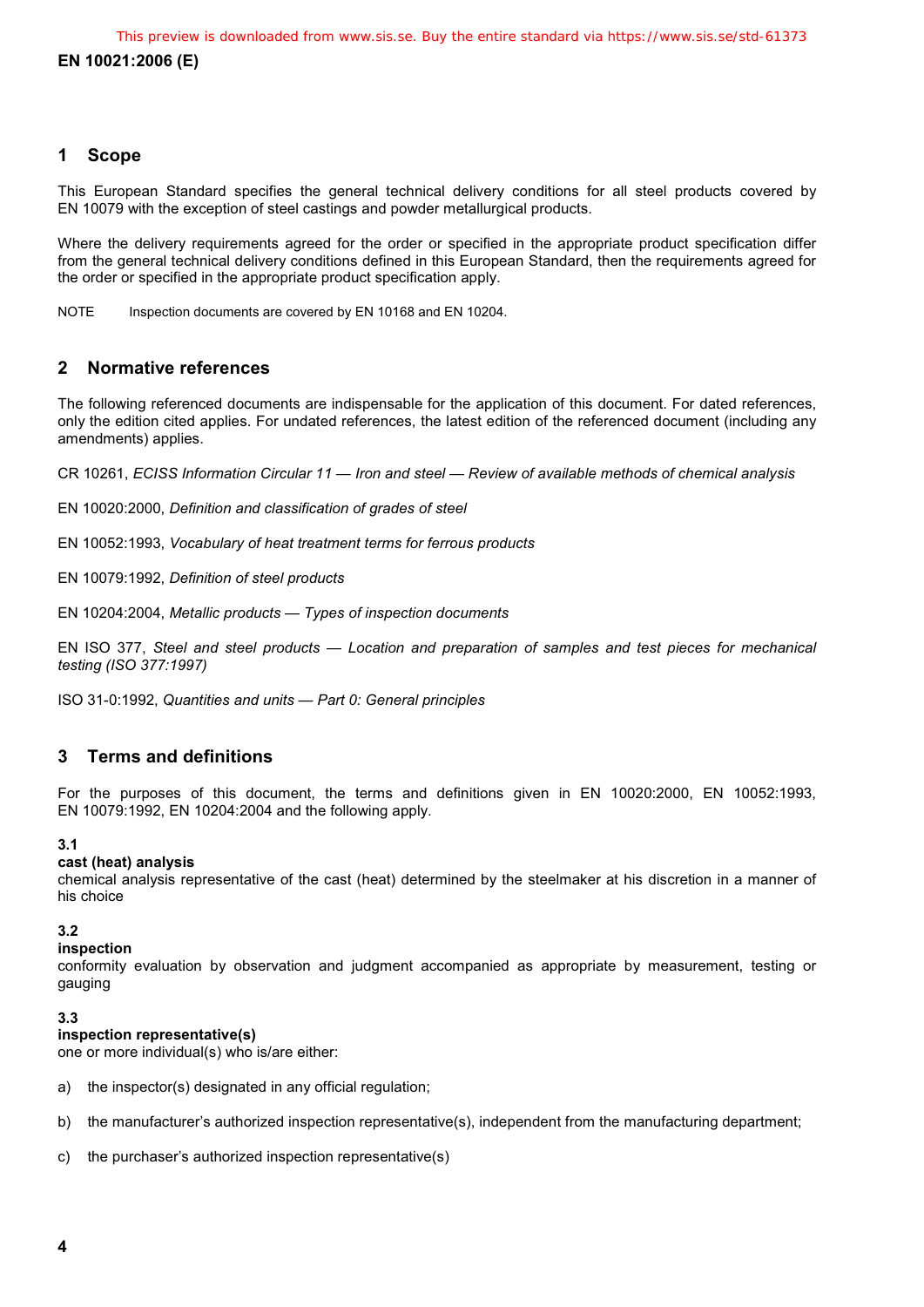NOTE 1 The inspection representatives mentioned in a) and c) are referred to in the text as external inspection representatives.

NOTE 2 The inspection representatives validate the inspection and test results. Inspection and testing can also be carried out by the manufacturing department.

#### **3.4**

#### **non-specific inspection**

inspection carried out by the manufacturer in accordance with his own procedures to assess whether products defined by the same product specification and made by the same manufacturing process are in compliance with the requirements of the order or not

NOTE The products inspected may not necessarily be the products actually supplied.

#### **3.5**

#### **product analysis**

chemical analysis carried out on a sample of the product

#### **3.6**

#### **rough specimen**

part of the sample having undergone forming and/or machining, followed by heat treatment where appropriate, for the purpose of producing test pieces (see Figure 1)

#### **3.7**

#### **sample**

sufficient quantity of material taken from the sample product for the purposes of producing one or more test pieces (see Figure 1)

NOTE In certain cases, the sample can be the sample product itself or the rough specimen.

#### **3.8**

#### **sample product**

item (a sheet, for example) selected from a test unit for the purpose of obtaining test pieces (see Figure 1)

NOTE In certain cases the sample product can be the sample itself.

#### **3.9**

#### **sequential testing**

group or series of tests from which the average and individual results are used to demonstrate that the requirements of the order and/or product specification have been satisfied

#### **3.10**

#### **specific inspection**

inspection carried out, before delivery, according to the product specification on the products to be supplied or on test units of which the products supplied are part, in order to verify that these products are in compliance with the requirements of the order

#### **3.11**

#### **testing**

determination of one or more characteristics according to a procedure

#### **3.12**

#### **test piece**

part of the sample, with specified dimensions, machined or un-machined, brought to a required condition for submission to a given test (see Figure 1)

NOTE In certain cases, the test piece can be the sample itself or the rough specimen.